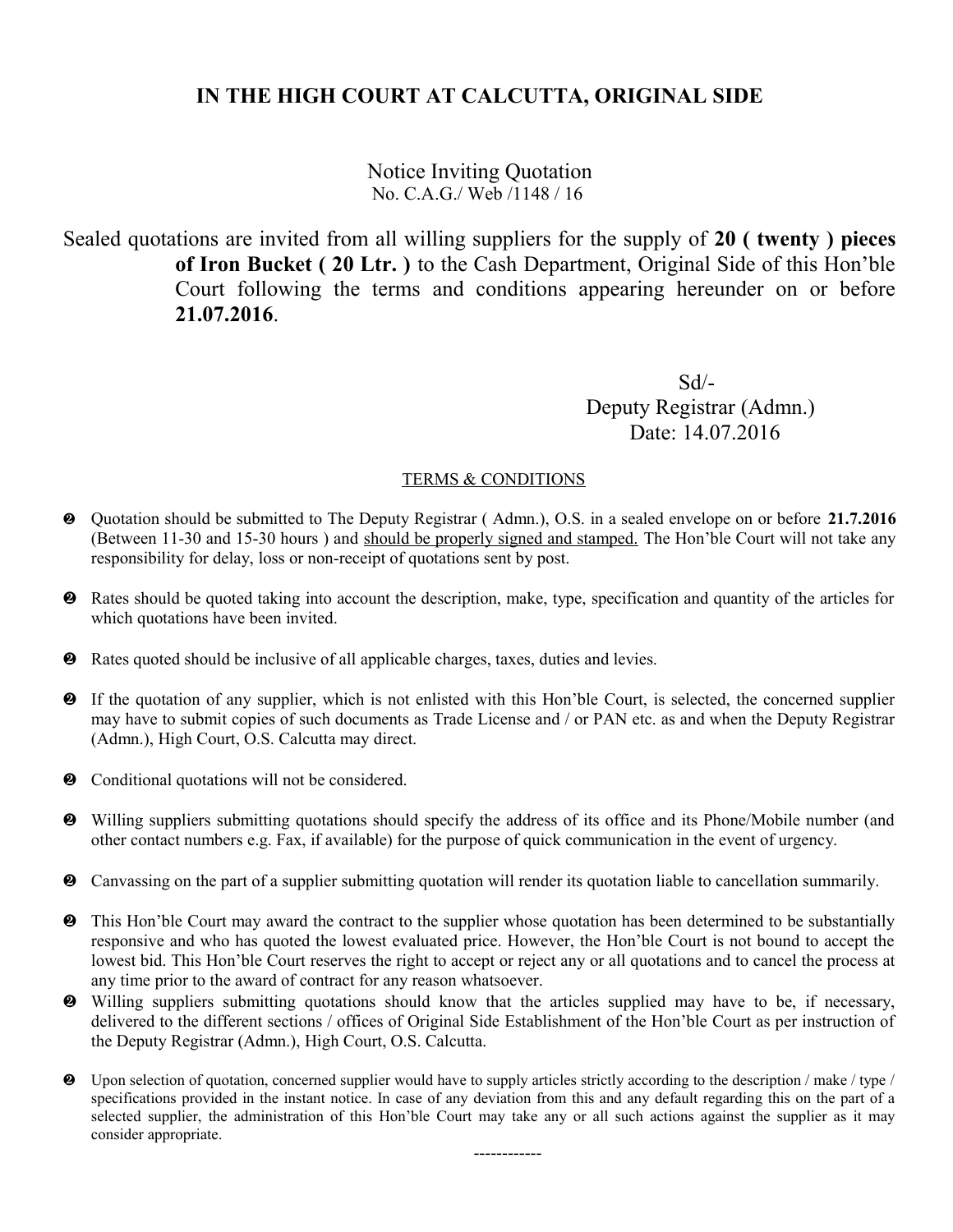Notice Inviting Quotation No. C.A.G./ Web /1149 / 16

Sealed quotations are invited from all willing suppliers for the supply of **60 ( sixty ) pieces of Duster with stick** to the Cash Department, Original Side of this Hon'ble Court following the terms and conditions appearing hereunder on or before **21.07.2016**.

 Sd/- Deputy Registrar (Admn.) Date: 14.07.2016

#### TERMS & CONDITIONS

- Quotation should be submitted to The Deputy Registrar ( Admn.), O.S. in a sealed envelope on or before **21.7.2016** (Between 11-30 and 15-30 hours ) and should be properly signed and stamped. The Hon'ble Court will not take any responsibility for delay, loss or non-receipt of quotations sent by post.
- Rates should be quoted taking into account the description, make, type, specification and quantity of the articles for which quotations have been invited.
- Rates quoted should be inclusive of all applicable charges, taxes, duties and levies.
- If the quotation of any supplier, which is not enlisted with this Hon'ble Court, is selected, the concerned supplier may have to submit copies of such documents as Trade License and / or PAN etc. as and when the Deputy Registrar (Admn.), High Court, O.S. Calcutta may direct.
- $\odot$  Conditional quotations will not be considered.
- Willing suppliers submitting quotations should specify the address of its office and its Phone/Mobile number (and other contact numbers e.g. Fax, if available) for the purpose of quick communication in the event of urgency.
- Canvassing on the part of a supplier submitting quotation will render its quotation liable to cancellation summarily.
- $\bullet$  This Hon'ble Court may award the contract to the supplier whose quotation has been determined to be substantially responsive and who has quoted the lowest evaluated price. However, the Hon'ble Court is not bound to accept the lowest bid. This Hon'ble Court reserves the right to accept or reject any or all quotations and to cancel the process at any time prior to the award of contract for any reason whatsoever.
- Willing suppliers submitting quotations should know that the articles supplied may have to be, if necessary, delivered to the different sections / offices of Original Side Establishment of the Hon'ble Court as per instruction of the Deputy Registrar (Admn.), High Court, O.S. Calcutta.
- Upon selection of quotation, concerned supplier would have to supply articles strictly according to the description / make / type / specifications provided in the instant notice. In case of any deviation from this and any default regarding this on the part of a selected supplier, the administration of this Hon'ble Court may take any or all such actions against the supplier as it may consider appropriate.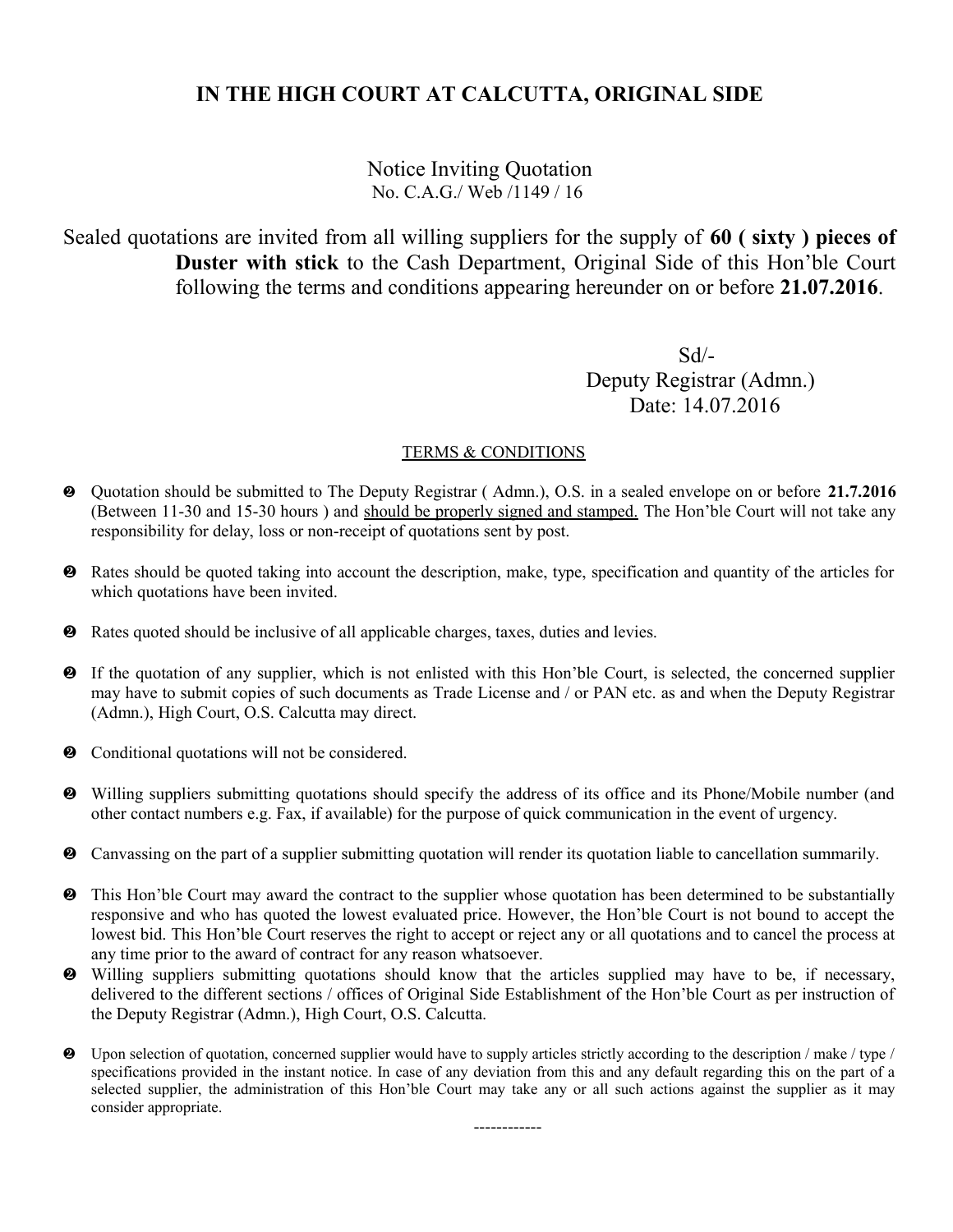Notice Inviting Quotation No. C.A.G./ Web /1150 / 16

Sealed quotations are invited from all willing suppliers for the supply of **50 ( fifty ) pieces of Pollution Mask ( Cloth )** to the Cash Department, Original Side of this Hon'ble Court following the terms and conditions appearing hereunder on or before **21.07.2016**.

 Sd/- Deputy Registrar (Admn.) Date: 14.07.2016

#### TERMS & CONDITIONS

- Quotation should be submitted to The Deputy Registrar ( Admn.), O.S. in a sealed envelope on or before **21.7.2016** (Between 11-30 and 15-30 hours ) and should be properly signed and stamped. The Hon'ble Court will not take any responsibility for delay, loss or non-receipt of quotations sent by post.
- Rates should be quoted taking into account the description, make, type, specification and quantity of the articles for which quotations have been invited.
- Rates quoted should be inclusive of all applicable charges, taxes, duties and levies.
- If the quotation of any supplier, which is not enlisted with this Hon'ble Court, is selected, the concerned supplier may have to submit copies of such documents as Trade License and / or PAN etc. as and when the Deputy Registrar (Admn.), High Court, O.S. Calcutta may direct.
- $\bullet$  Conditional quotations will not be considered.
- Willing suppliers submitting quotations should specify the address of its office and its Phone/Mobile number (and other contact numbers e.g. Fax, if available) for the purpose of quick communication in the event of urgency.
- Canvassing on the part of a supplier submitting quotation will render its quotation liable to cancellation summarily.
- $\bullet$  This Hon'ble Court may award the contract to the supplier whose quotation has been determined to be substantially responsive and who has quoted the lowest evaluated price. However, the Hon'ble Court is not bound to accept the lowest bid. This Hon'ble Court reserves the right to accept or reject any or all quotations and to cancel the process at any time prior to the award of contract for any reason whatsoever.
- Willing suppliers submitting quotations should know that the articles supplied may have to be, if necessary, delivered to the different sections / offices of Original Side Establishment of the Hon'ble Court as per instruction of the Deputy Registrar (Admn.), High Court, O.S. Calcutta.
- Upon selection of quotation, concerned supplier would have to supply articles strictly according to the description / make / type / specifications provided in the instant notice. In case of any deviation from this and any default regarding this on the part of a selected supplier, the administration of this Hon'ble Court may take any or all such actions against the supplier as it may consider appropriate.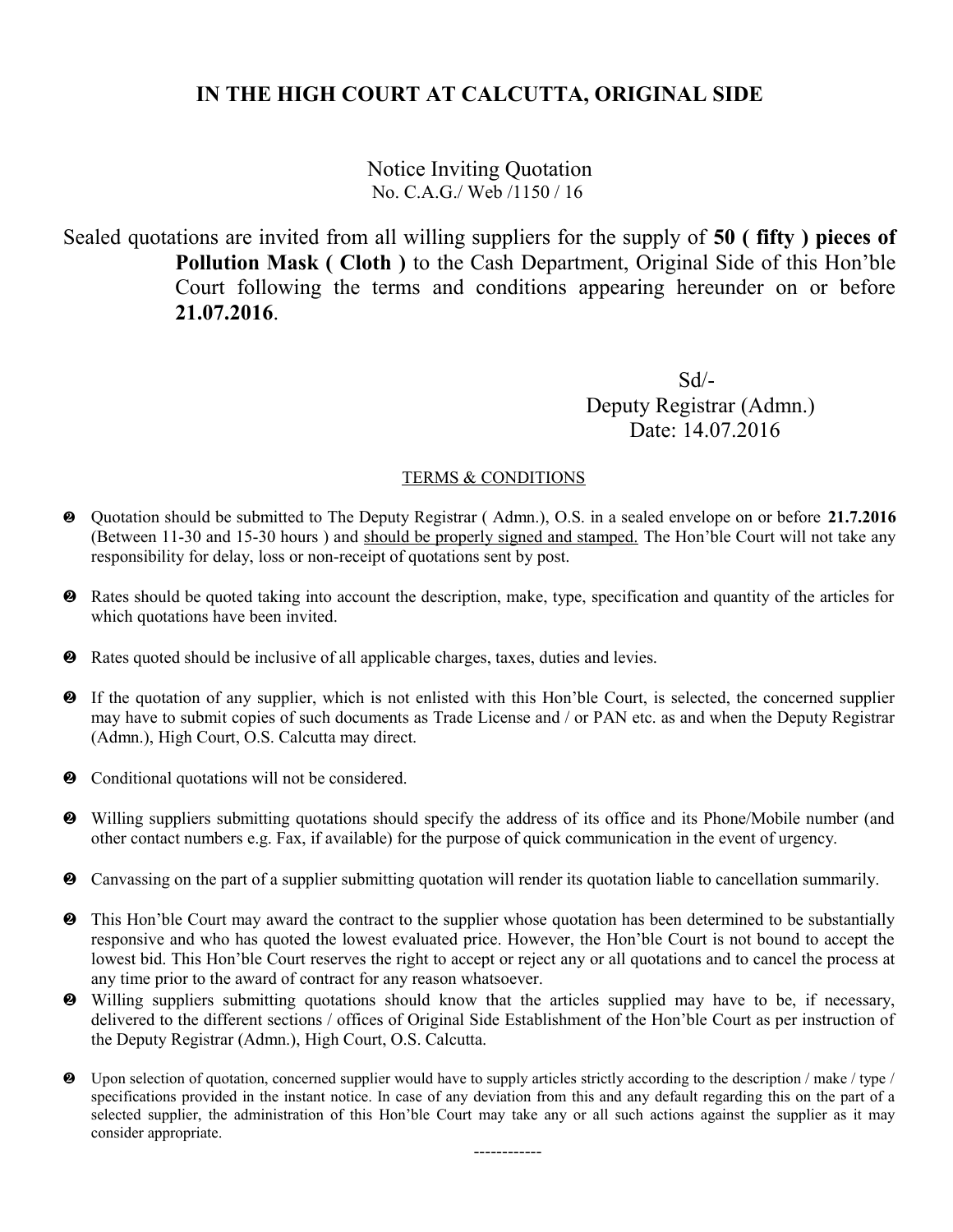Notice Inviting Quotation No. C.A.G./ Web /1151 / 16

Sealed quotations are invited from all willing suppliers for the supply of **50 ( fifty ) pieces of Rubber Hand Gloves** to the Cash Department, Original Side of this Hon'ble Court following the terms and conditions appearing hereunder on or before **21.07.2016**.

 Sd/- Deputy Registrar (Admn.) Date: 14.07.2016

- Quotation should be submitted to The Deputy Registrar ( Admn.), O.S. in a sealed envelope on or before **21.7.2016** (Between 11-30 and 15-30 hours ) and should be properly signed and stamped. The Hon'ble Court will not take any responsibility for delay, loss or non-receipt of quotations sent by post.
- Rates should be quoted taking into account the description, make, type, specification and quantity of the articles for which quotations have been invited.
- Rates quoted should be inclusive of all applicable charges, taxes, duties and levies.
- If the quotation of any supplier, which is not enlisted with this Hon'ble Court, is selected, the concerned supplier may have to submit copies of such documents as Trade License and / or PAN etc. as and when the Deputy Registrar (Admn.), High Court, O.S. Calcutta may direct.
- $\bullet$  Conditional quotations will not be considered.
- Willing suppliers submitting quotations should specify the address of its office and its Phone/Mobile number (and other contact numbers e.g. Fax, if available) for the purpose of quick communication in the event of urgency.
- Canvassing on the part of a supplier submitting quotation will render its quotation liable to cancellation summarily.
- $\bullet$  This Hon'ble Court may award the contract to the supplier whose quotation has been determined to be substantially responsive and who has quoted the lowest evaluated price. However, the Hon'ble Court is not bound to accept the lowest bid. This Hon'ble Court reserves the right to accept or reject any or all quotations and to cancel the process at any time prior to the award of contract for any reason whatsoever.
- Willing suppliers submitting quotations should know that the articles supplied may have to be, if necessary, delivered to the different sections / offices of Original Side Establishment of the Hon'ble Court as per instruction of the Deputy Registrar (Admn.), High Court, O.S. Calcutta.
- Upon selection of quotation, concerned supplier would have to supply articles strictly according to the description / make / type / specifications provided in the instant notice. In case of any deviation from this and any default regarding this on the part of a selected supplier, the administration of this Hon'ble Court may take any or all such actions against the supplier as it may consider appropriate.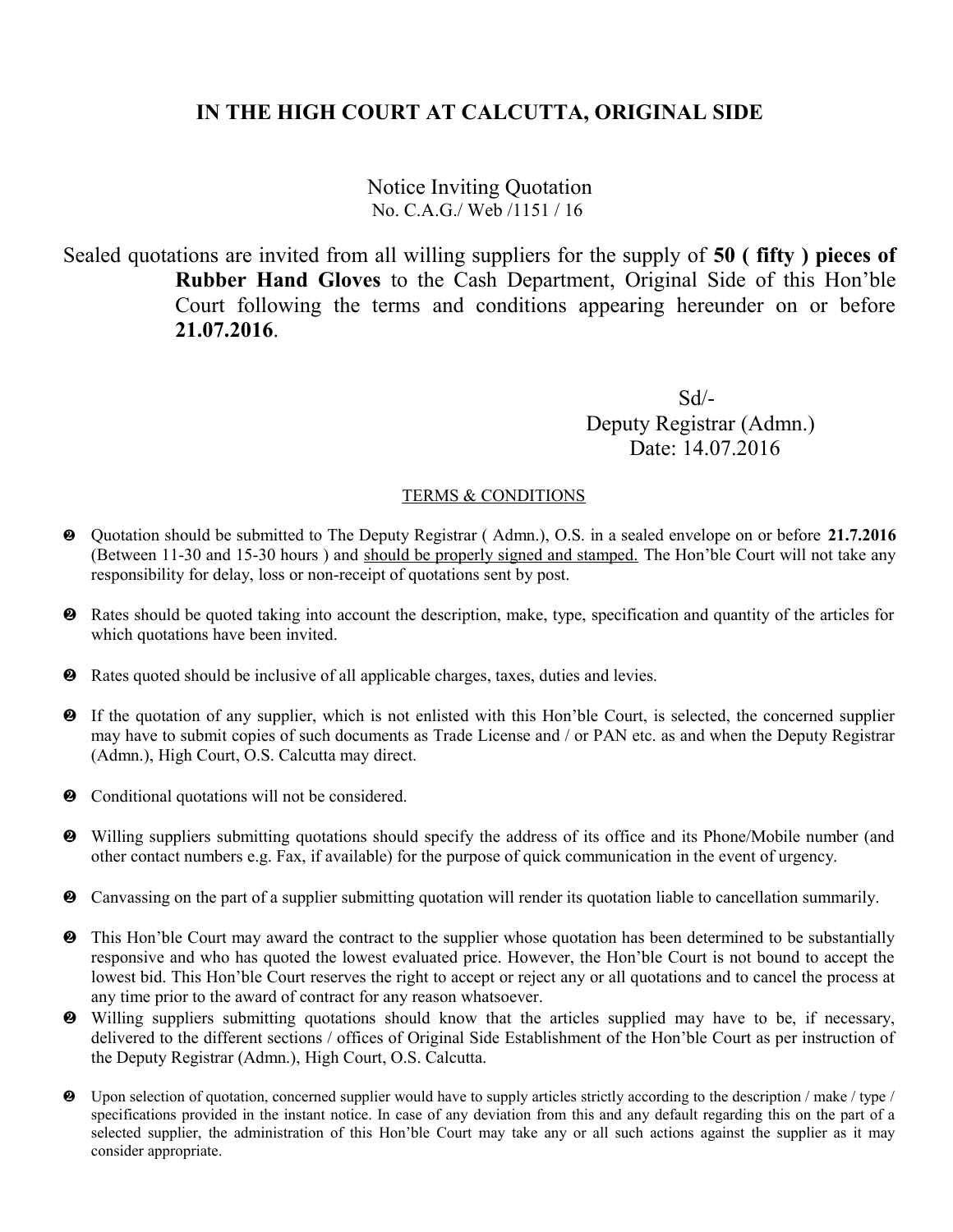------------

Notice Inviting Quotation No. C.A.G./ Web /1152 / 16

Sealed quotations are invited from all willing suppliers for the supply of **40 ( forty ) pieces of Black Hit ( large size )** to the Cash Department, Original Side of this Hon'ble Court following the terms and conditions appearing hereunder on or before **21.07.2016**.

 Sd/- Deputy Registrar (Admn.) Date: 14.07.2016

- Quotation should be submitted to The Deputy Registrar ( Admn.), O.S. in a sealed envelope on or before **21.7.2016** (Between 11-30 and 15-30 hours ) and should be properly signed and stamped. The Hon'ble Court will not take any responsibility for delay, loss or non-receipt of quotations sent by post.
- Rates should be quoted taking into account the description, make, type, specification and quantity of the articles for which quotations have been invited.
- Rates quoted should be inclusive of all applicable charges, taxes, duties and levies.
- If the quotation of any supplier, which is not enlisted with this Hon'ble Court, is selected, the concerned supplier may have to submit copies of such documents as Trade License and / or PAN etc. as and when the Deputy Registrar (Admn.), High Court, O.S. Calcutta may direct.
- $\bullet$  Conditional quotations will not be considered.
- Willing suppliers submitting quotations should specify the address of its office and its Phone/Mobile number (and other contact numbers e.g. Fax, if available) for the purpose of quick communication in the event of urgency.
- Canvassing on the part of a supplier submitting quotation will render its quotation liable to cancellation summarily.
- $\bullet$  This Hon'ble Court may award the contract to the supplier whose quotation has been determined to be substantially responsive and who has quoted the lowest evaluated price. However, the Hon'ble Court is not bound to accept the lowest bid. This Hon'ble Court reserves the right to accept or reject any or all quotations and to cancel the process at any time prior to the award of contract for any reason whatsoever.
- Willing suppliers submitting quotations should know that the articles supplied may have to be, if necessary, delivered to the different sections / offices of Original Side Establishment of the Hon'ble Court as per instruction of the Deputy Registrar (Admn.), High Court, O.S. Calcutta.
- $\bullet$  Upon selection of quotation, concerned supplier would have to supply articles strictly according to the description / make / type / specifications provided in the instant notice. In case of any deviation from this and any default regarding this on the part of a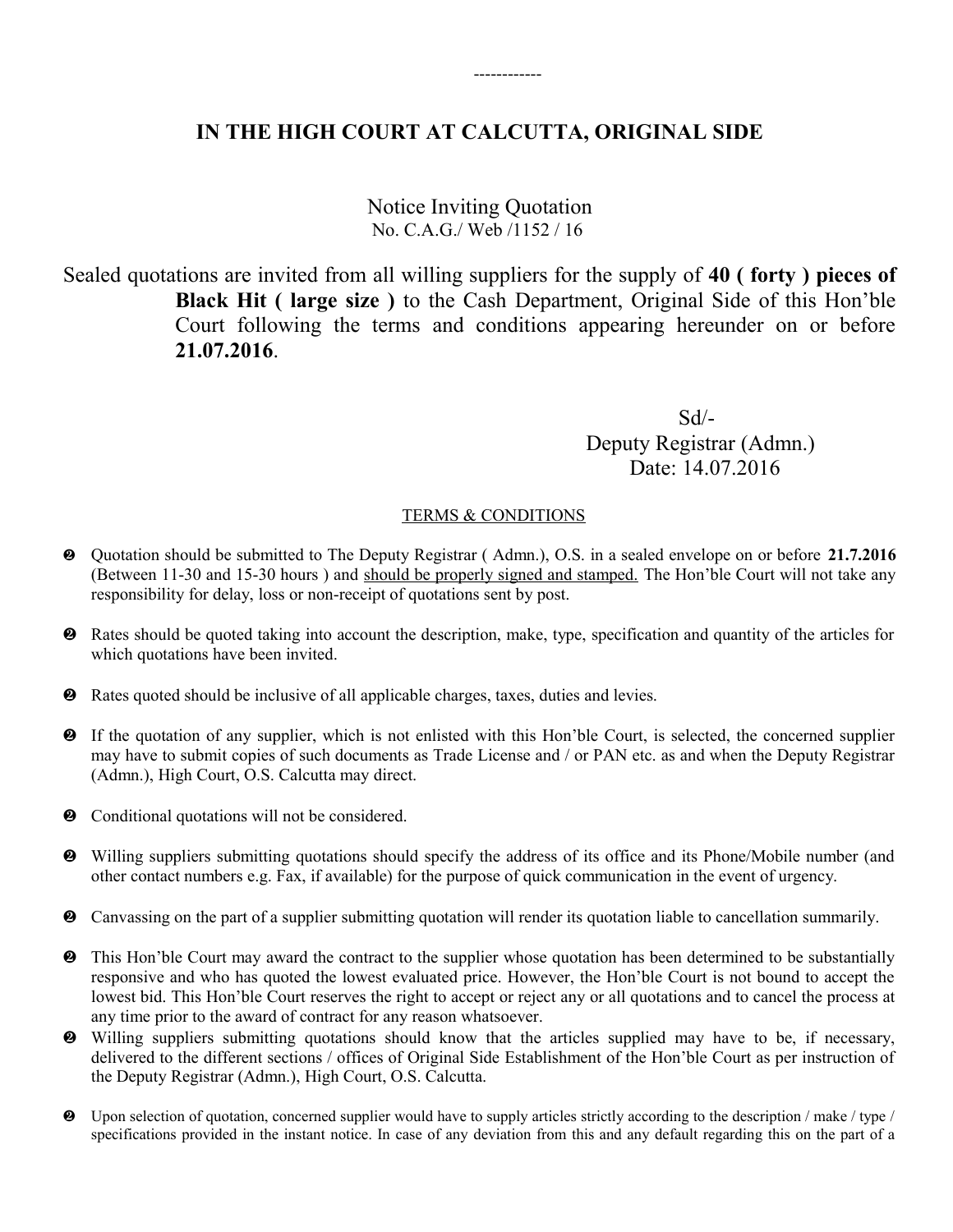selected supplier, the administration of this Hon'ble Court may take any or all such actions against the supplier as it may consider appropriate.

------------

# **IN THE HIGH COURT AT CALCUTTA, ORIGINAL SIDE**

Notice Inviting Quotation No. C.A.G./ Web /1153 / 16

Sealed quotations are invited from all willing suppliers for the supply of **30 ( thirty ) pieces of Red Hit ( large size )** to the Cash Department, Original Side of this Hon'ble Court following the terms and conditions appearing hereunder on or before **21.07.2016**.

 Sd/- Deputy Registrar (Admn.) Date: 14.07.2016

- Quotation should be submitted to The Deputy Registrar ( Admn.), O.S. in a sealed envelope on or before **21.7.2016** (Between 11-30 and 15-30 hours ) and should be properly signed and stamped. The Hon'ble Court will not take any responsibility for delay, loss or non-receipt of quotations sent by post.
- Rates should be quoted taking into account the description, make, type, specification and quantity of the articles for which quotations have been invited.
- Rates quoted should be inclusive of all applicable charges, taxes, duties and levies.
- If the quotation of any supplier, which is not enlisted with this Hon'ble Court, is selected, the concerned supplier may have to submit copies of such documents as Trade License and / or PAN etc. as and when the Deputy Registrar (Admn.), High Court, O.S. Calcutta may direct.
- $\odot$  Conditional quotations will not be considered.
- Willing suppliers submitting quotations should specify the address of its office and its Phone/Mobile number (and other contact numbers e.g. Fax, if available) for the purpose of quick communication in the event of urgency.
- Canvassing on the part of a supplier submitting quotation will render its quotation liable to cancellation summarily.
- **2** This Hon'ble Court may award the contract to the supplier whose quotation has been determined to be substantially responsive and who has quoted the lowest evaluated price. However, the Hon'ble Court is not bound to accept the lowest bid. This Hon'ble Court reserves the right to accept or reject any or all quotations and to cancel the process at any time prior to the award of contract for any reason whatsoever.
- Willing suppliers submitting quotations should know that the articles supplied may have to be, if necessary, delivered to the different sections / offices of Original Side Establishment of the Hon'ble Court as per instruction of the Deputy Registrar (Admn.), High Court, O.S. Calcutta.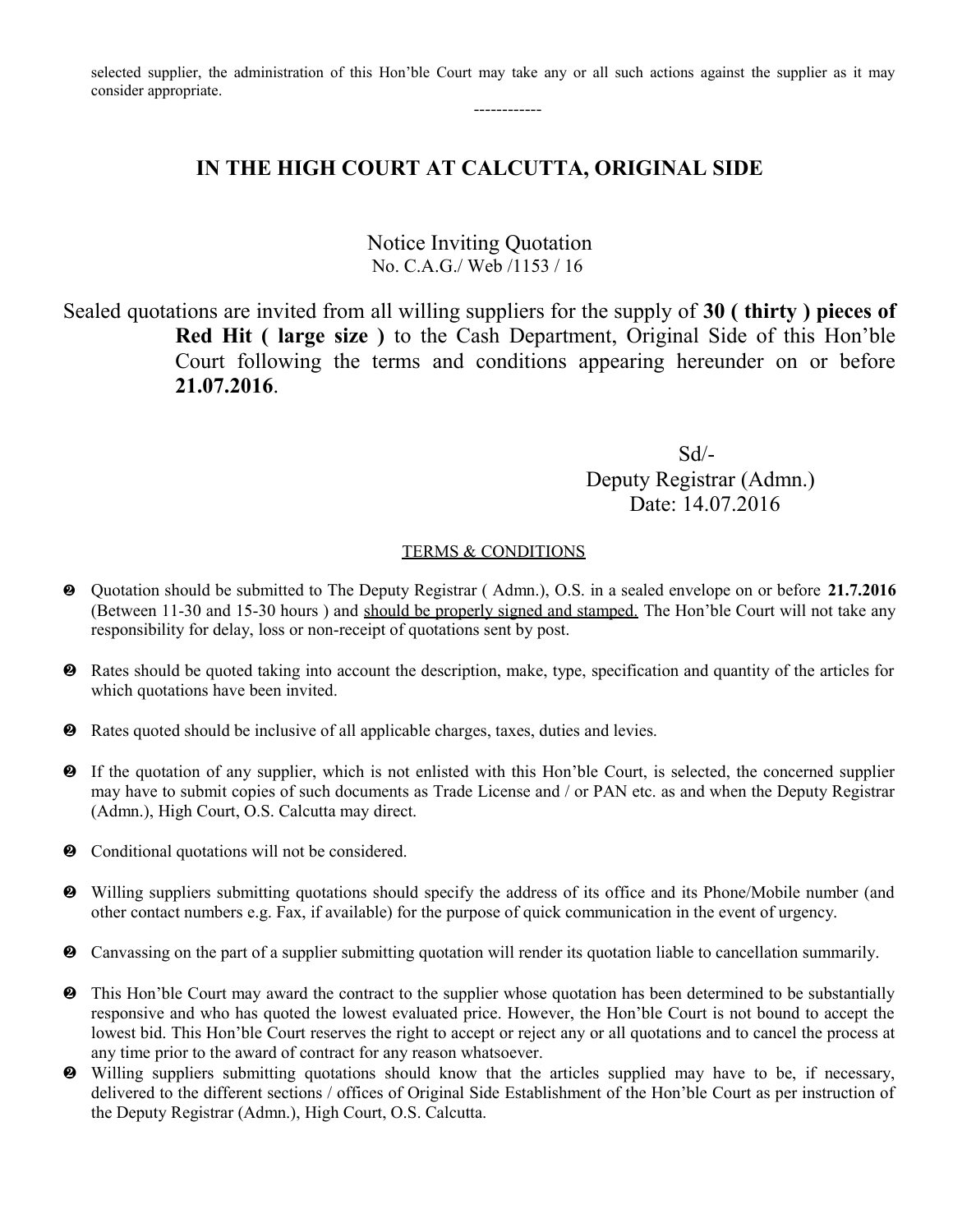$\bullet$  Upon selection of quotation, concerned supplier would have to supply articles strictly according to the description / make / type / specifications provided in the instant notice. In case of any deviation from this and any default regarding this on the part of a selected supplier, the administration of this Hon'ble Court may take any or all such actions against the supplier as it may consider appropriate.

------------

# **IN THE HIGH COURT AT CALCUTTA, ORIGINAL SIDE**

### Notice Inviting Quotation No. C.A.G./ Web /1154 / 16

Sealed quotations are invited from all willing suppliers for the supply of **40 ( forty ) pieces of Room Spray ( Sandal flavour ) [ Room Freshener (premium) – 125 gm** to the Cash Department, Original Side of this Hon'ble Court following the terms and conditions appearing hereunder on or before **21.07.2016**.

 Sd/- Deputy Registrar (Admn.) Date: 14.07.2016

- Quotation should be submitted to The Deputy Registrar ( Admn.), O.S. in a sealed envelope on or before **21.7.2016** (Between 11-30 and 15-30 hours ) and should be properly signed and stamped. The Hon'ble Court will not take any responsibility for delay, loss or non-receipt of quotations sent by post.
- Rates should be quoted taking into account the description, make, type, specification and quantity of the articles for which quotations have been invited.
- Rates quoted should be inclusive of all applicable charges, taxes, duties and levies.
- If the quotation of any supplier, which is not enlisted with this Hon'ble Court, is selected, the concerned supplier may have to submit copies of such documents as Trade License and / or PAN etc. as and when the Deputy Registrar (Admn.), High Court, O.S. Calcutta may direct.
- $\bullet$  Conditional quotations will not be considered.
- Willing suppliers submitting quotations should specify the address of its office and its Phone/Mobile number (and other contact numbers e.g. Fax, if available) for the purpose of quick communication in the event of urgency.
- Canvassing on the part of a supplier submitting quotation will render its quotation liable to cancellation summarily.
- $\bullet$  This Hon'ble Court may award the contract to the supplier whose quotation has been determined to be substantially responsive and who has quoted the lowest evaluated price. However, the Hon'ble Court is not bound to accept the lowest bid. This Hon'ble Court reserves the right to accept or reject any or all quotations and to cancel the process at any time prior to the award of contract for any reason whatsoever.
- Willing suppliers submitting quotations should know that the articles supplied may have to be, if necessary, delivered to the different sections / offices of Original Side Establishment of the Hon'ble Court as per instruction of the Deputy Registrar (Admn.), High Court, O.S. Calcutta.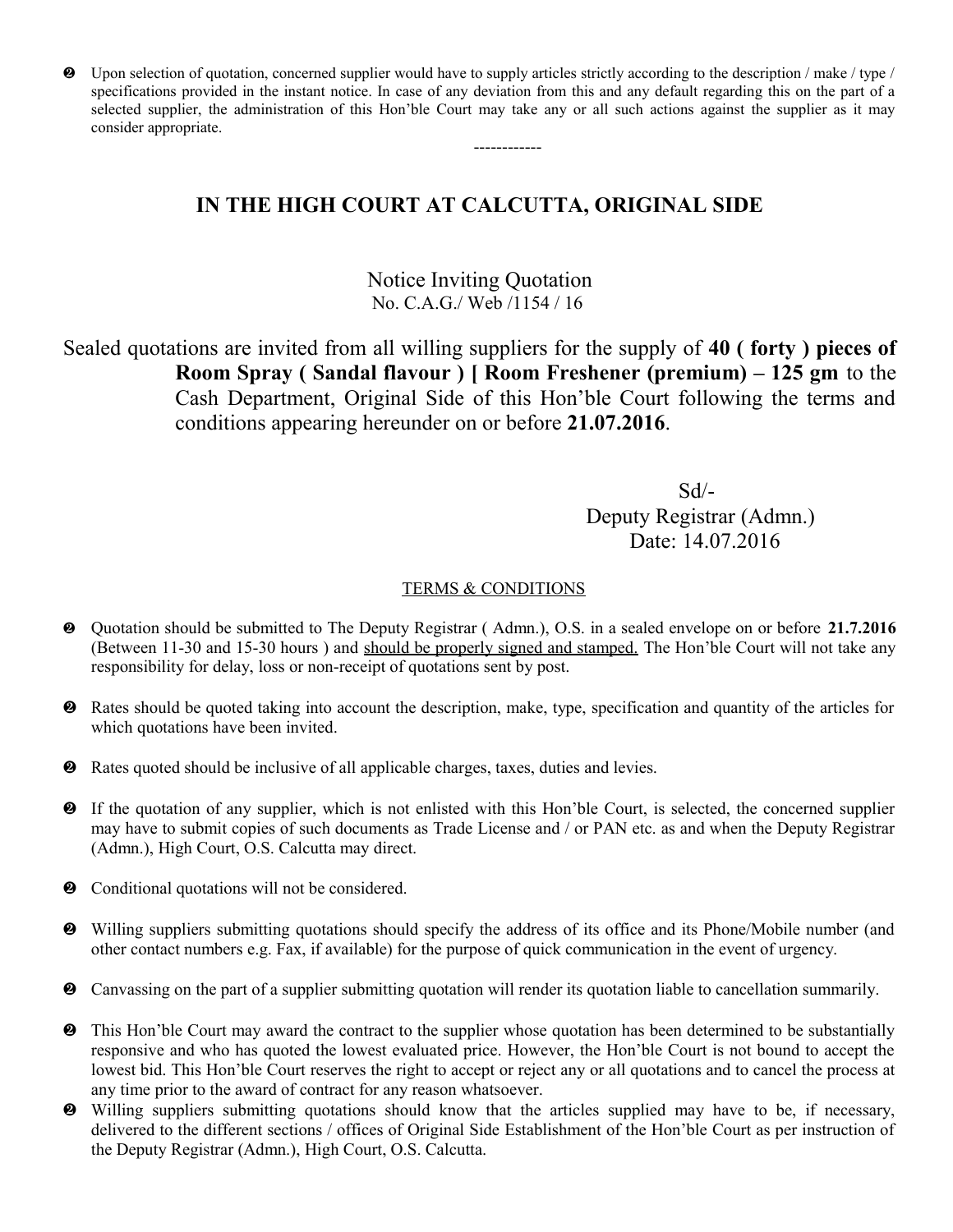Upon selection of quotation, concerned supplier would have to supply articles strictly according to the description / make / type / specifications provided in the instant notice. In case of any deviation from this and any default regarding this on the part of a selected supplier, the administration of this Hon'ble Court may take any or all such actions against the supplier as it may consider appropriate.

------------

# **IN THE HIGH COURT AT CALCUTTA, ORIGINAL SIDE**

## Notice Inviting Quotation No. C.A.G./ Web /1155 / 16

Sealed quotations are invited from all willing suppliers for the supply of **40 ( forty ) pieces of Harpic ( large size )** to the Cash Department, Original Side of this Hon'ble Court following the terms and conditions appearing hereunder on or before **21.07.2016**.

 Sd/- Deputy Registrar (Admn.) Date: 14.07.2016

- Quotation should be submitted to The Deputy Registrar ( Admn.), O.S. in a sealed envelope on or before **21.7.2016** (Between 11-30 and 15-30 hours ) and should be properly signed and stamped. The Hon'ble Court will not take any responsibility for delay, loss or non-receipt of quotations sent by post.
- Rates should be quoted taking into account the description, make, type, specification and quantity of the articles for which quotations have been invited.
- Rates quoted should be inclusive of all applicable charges, taxes, duties and levies.
- If the quotation of any supplier, which is not enlisted with this Hon'ble Court, is selected, the concerned supplier may have to submit copies of such documents as Trade License and / or PAN etc. as and when the Deputy Registrar (Admn.), High Court, O.S. Calcutta may direct.
- $\bullet$  Conditional quotations will not be considered.
- Willing suppliers submitting quotations should specify the address of its office and its Phone/Mobile number (and other contact numbers e.g. Fax, if available) for the purpose of quick communication in the event of urgency.
- Canvassing on the part of a supplier submitting quotation will render its quotation liable to cancellation summarily.
- $\bullet$  This Hon'ble Court may award the contract to the supplier whose quotation has been determined to be substantially responsive and who has quoted the lowest evaluated price. However, the Hon'ble Court is not bound to accept the lowest bid. This Hon'ble Court reserves the right to accept or reject any or all quotations and to cancel the process at any time prior to the award of contract for any reason whatsoever.
- Willing suppliers submitting quotations should know that the articles supplied may have to be, if necessary, delivered to the different sections / offices of Original Side Establishment of the Hon'ble Court as per instruction of the Deputy Registrar (Admn.), High Court, O.S. Calcutta.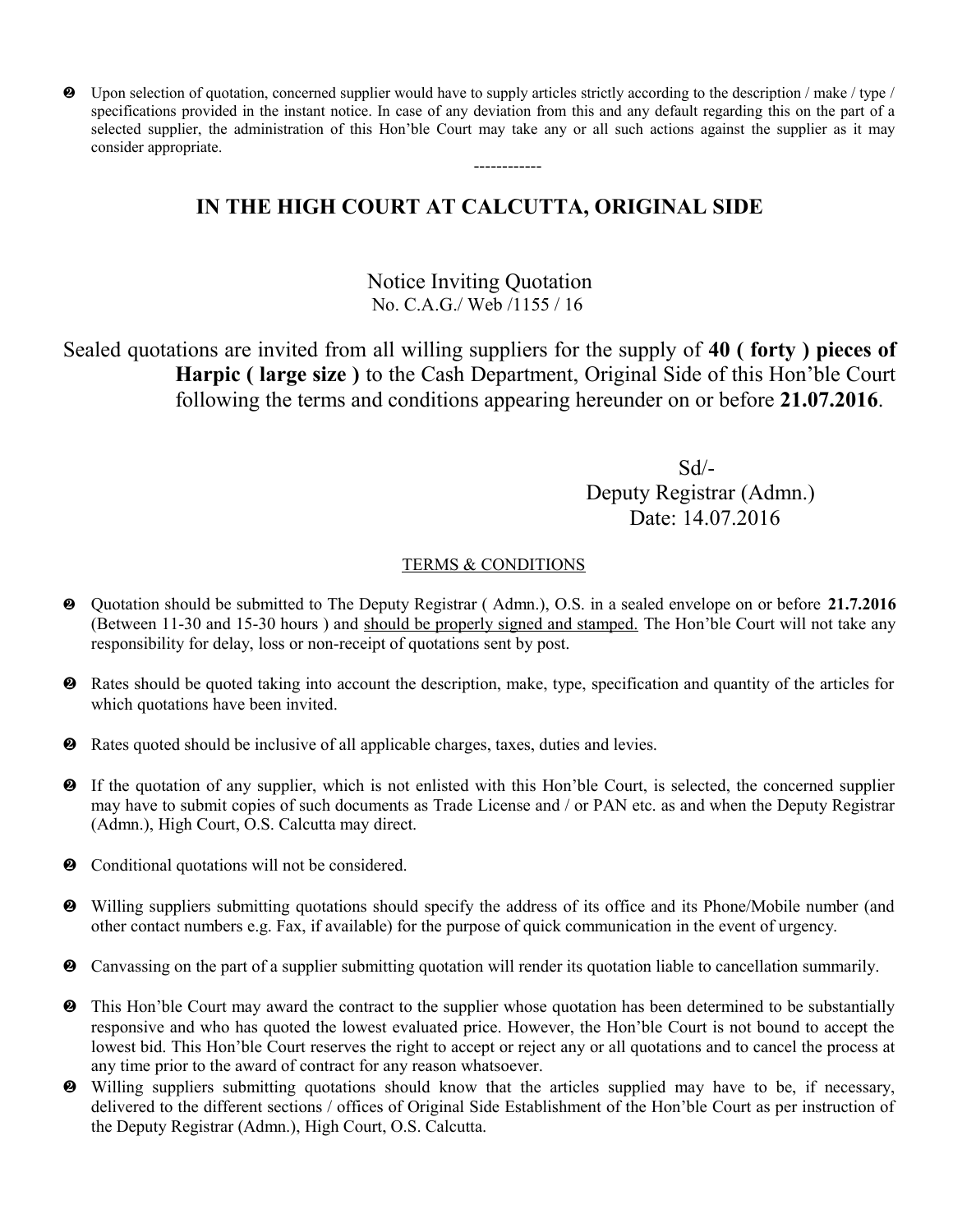$\bullet$  Upon selection of quotation, concerned supplier would have to supply articles strictly according to the description / make / type / specifications provided in the instant notice. In case of any deviation from this and any default regarding this on the part of a selected supplier, the administration of this Hon'ble Court may take any or all such actions against the supplier as it may consider appropriate.

------------

# **IN THE HIGH COURT AT CALCUTTA, ORIGINAL SIDE**

## Notice Inviting Quotation No. C.A.G./ Web /1156 / 16

Sealed quotations are invited from all willing suppliers for the supply of **40 ( forty ) pieces of Colin ( large size )** to the Cash Department, Original Side of this Hon'ble Court following the terms and conditions appearing hereunder on or before **21.07.2016**.

 Sd/- Deputy Registrar (Admn.) Date: 14.07.2016

- Quotation should be submitted to The Deputy Registrar ( Admn.), O.S. in a sealed envelope on or before **21.7.2016** (Between 11-30 and 15-30 hours ) and should be properly signed and stamped. The Hon'ble Court will not take any responsibility for delay, loss or non-receipt of quotations sent by post.
- Rates should be quoted taking into account the description, make, type, specification and quantity of the articles for which quotations have been invited.
- Rates quoted should be inclusive of all applicable charges, taxes, duties and levies.
- If the quotation of any supplier, which is not enlisted with this Hon'ble Court, is selected, the concerned supplier may have to submit copies of such documents as Trade License and / or PAN etc. as and when the Deputy Registrar (Admn.), High Court, O.S. Calcutta may direct.
- $\bullet$  Conditional quotations will not be considered.
- Willing suppliers submitting quotations should specify the address of its office and its Phone/Mobile number (and other contact numbers e.g. Fax, if available) for the purpose of quick communication in the event of urgency.
- Canvassing on the part of a supplier submitting quotation will render its quotation liable to cancellation summarily.
- $\bullet$  This Hon'ble Court may award the contract to the supplier whose quotation has been determined to be substantially responsive and who has quoted the lowest evaluated price. However, the Hon'ble Court is not bound to accept the lowest bid. This Hon'ble Court reserves the right to accept or reject any or all quotations and to cancel the process at any time prior to the award of contract for any reason whatsoever.
- Willing suppliers submitting quotations should know that the articles supplied may have to be, if necessary, delivered to the different sections / offices of Original Side Establishment of the Hon'ble Court as per instruction of the Deputy Registrar (Admn.), High Court, O.S. Calcutta.